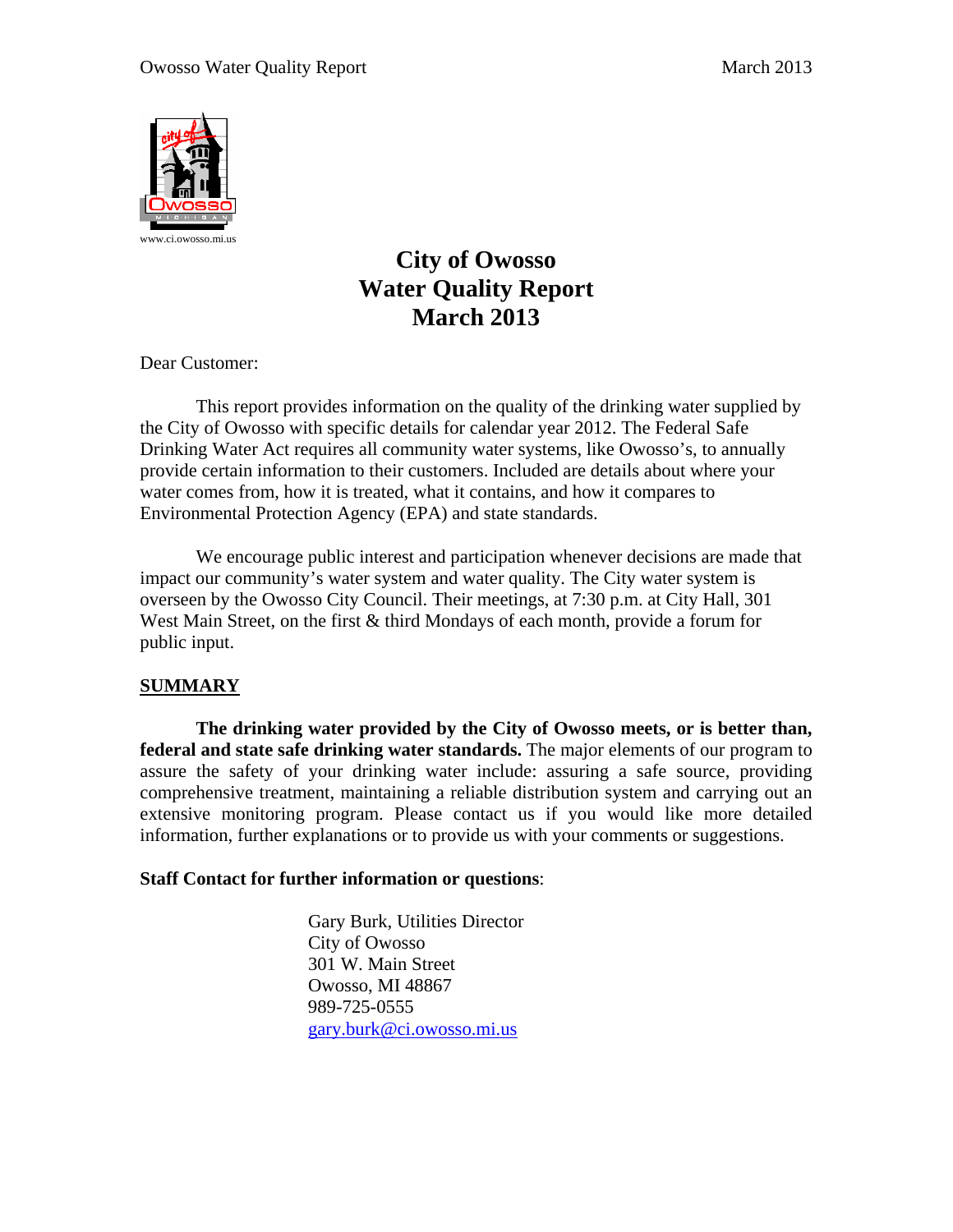### **GROUNDWATER SUPPLY**

Six groundwater wells serve as our water supply source. The wells are completed in coarse sands and gravel with well screens typically between 60 and 140 feet below ground surface. The State rates our wells as "susceptible" to potential sources of contamination. This is based on an assessment of the water supply aquifer geology, well construction, historical groundwater quality data, and presence of identified contaminant sources in the delineated "wellhead protection zone". Though our groundwater supply is rated as "susceptible" or vulnerable to contamination, extensive monitoring over decades of use indicates our combined well supply meets primary drinking water standards even before treatment. However, the rating indicates a need to maintain and increase our efforts to protect our groundwater supply from future sources of contamination.

### **WATER TREATMENT**

Our groundwater supply, though safe to drink without treatment, is extremely hard with high levels of calcium, magnesium and iron. Water treatment consists of aeration, lime softening for hardness and iron reduction, pH adjustment using carbon dioxide, dual media filtration, and chlorination. Fluoride is added to replace naturally occurring fluoride removed during softening and to boost the concentration to 0.7 ppm (parts per million) as recommended as a dental health measure. In 2012 an average of 1.7 million gallons of water per day was treated and distributed to customers in the mid-County area. Average water hardness was reduced from 477 ppm to 150 ppm. Residuals solids from the softening process, predominantly calcium carbonate and magnesium hydroxide, are temporarily stored in on-site lagoons for dewatering. An average of 5,000 cubic yards of residual solids are removed annually and applied to farm fields as an agricultural liming material for soil pH adjustment. The water treatment plant is staffed at all times by state certified operators.

## **MONITORING FOR SAFETY AND COMPLIANCE**

Certified plant operators conduct routine daily tests on our drinking water quality at the water plant laboratory. Additional samples are sent to the state, or other certified, laboratories for analyses to assure that our well supplies are free from contamination and that our treated drinking water meets all applicable state and federal drinking water standards. The state establishes a minimum monitoring schedule for our public water supply. All required samples were collected on a timely basis in 2012. All sample results are reported to the Michigan Department of Environmental Quality – Water Division - and are available public information.

### **MONITORING RESULTS**

 Listed in the table that follows are regulated drinking water contaminants detected by our monitoring program. This is the information EPA directs us to provide in this report. Additional monitoring information is available upon request. The results are from calendar year 2012 unless noted otherwise. Certain substances, such as lead or copper, are monitored less frequently than once a year because previous monitoring results have been consistently below levels of concern and the levels are not expected to vary significantly from year to year. **There were no violations of drinking water standards or monitoring requirements in 2012.**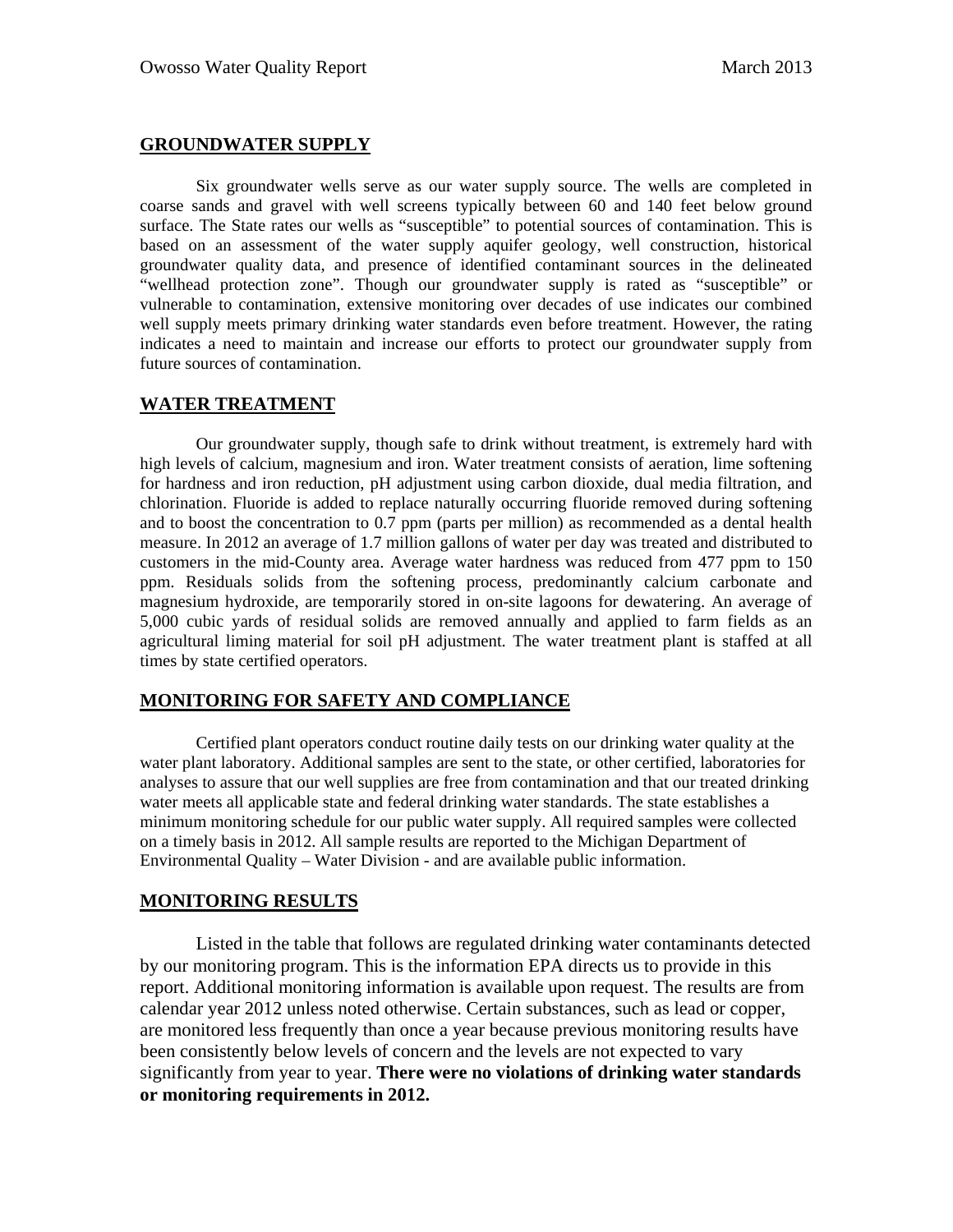Definitions:

- ¾ **Maximum Contaminant Level (MCL):** The highest level of a contaminant that is allowed in drinking water. MCL's are set as close to the MCLGs as feasible using the best available treatment technology.
- ¾ **Maximum Contaminant Level Goal (MCLG):** The level of a contaminant in drinking water below which there is no known or expected risk to health. MCLGs allow for a margin of safety.
- ¾ **Maximum residual disinfectant level (MRDL):** The highest level of a disinfectant allowed in drinking water. There is convincing evidence that addition of a disinfectant is necessary for control of microbial contaminants.
- ¾ **Maximum residual disinfectant level goal (MRDLG):** The level of a drinking water disinfectant below which there is no known or expected risk to health. MRDLGs do not reflect the benefits of the use of disinfectants to control microbial contaminants.
- **EXECUTE:** Action Level (AL): The concentration of a contaminant which, if exceeded, triggers treatment or other requirements which a water system must follow.
- ¾ **ppm**: Parts per million or also expressed as milligrams per liter
- ¾ **ppb**: Parts per billion or also expressed as micrograms per liter

|                              | <b>Standard</b>        | <b>Highest Level</b>                        | Goal         |                                                                                                                      |
|------------------------------|------------------------|---------------------------------------------|--------------|----------------------------------------------------------------------------------------------------------------------|
|                              |                        | Reportable                                  |              |                                                                                                                      |
| <b>CONTAMINANT</b>           | <b>MCL</b>             | <b>ACTUAL</b>                               | <b>MCLG</b>  | <b>SOURCE OF THE SUBSTANCE</b>                                                                                       |
| Total Trihalomethanes (ppb)  | 80                     | 47                                          | none         | By-product of chlorination.                                                                                          |
| Total Haloacetic Acids (ppb) | 60                     | 5                                           | none         | By-product of chlorination                                                                                           |
| Barium (ppm)                 | 2                      | 0.03                                        | 2            | Erosion of natural deposits (2009 data)                                                                              |
| Fluoride (ppm)               | 4                      | 0.67                                        | 4            | Erosion of natural deposits; also added to promote dental<br>health. Range from 0.5 to 0.9 ppm (average $= 0.7$ ppm) |
| Combined Radium (pCi/l)      | 5                      |                                             | $\Omega$     | Erosion of natural deposits (2003 data)                                                                              |
| Selenium (ppb)               | 50                     | $\overline{2}$                              | 50           | Erosion of natural deposits (2009 data)                                                                              |
| Sodium (ppm)                 | None                   | 24                                          | None         | Erosion of natural deposits                                                                                          |
| <b>DISINFECTANT</b>          | <b>MRDL</b>            | <b>ACTUAL</b>                               | <b>MRDLG</b> |                                                                                                                      |
| Chlorine, total (ppm)        | 4                      | 0.30                                        | 4            | Water treatment additive for control of microbial<br>contaminants; average range from 0.24 to 0.34 ppm               |
|                              | <b>Action</b><br>Level | 90 <sup>th</sup> Percentile<br><b>Value</b> | <b>MCLG</b>  |                                                                                                                      |
| Lead (ppb)                   | 15                     | 6                                           | $\theta$     | Corrosion of service line or household plumbing. No<br>sample exceeded the Action Level . 2011 Data                  |
| Copper (ppb)                 | 1300                   | 35                                          | 1300         | Corrosion of service line or household plumbing. No<br>sample exceeded the Action Level . 2011 Data                  |